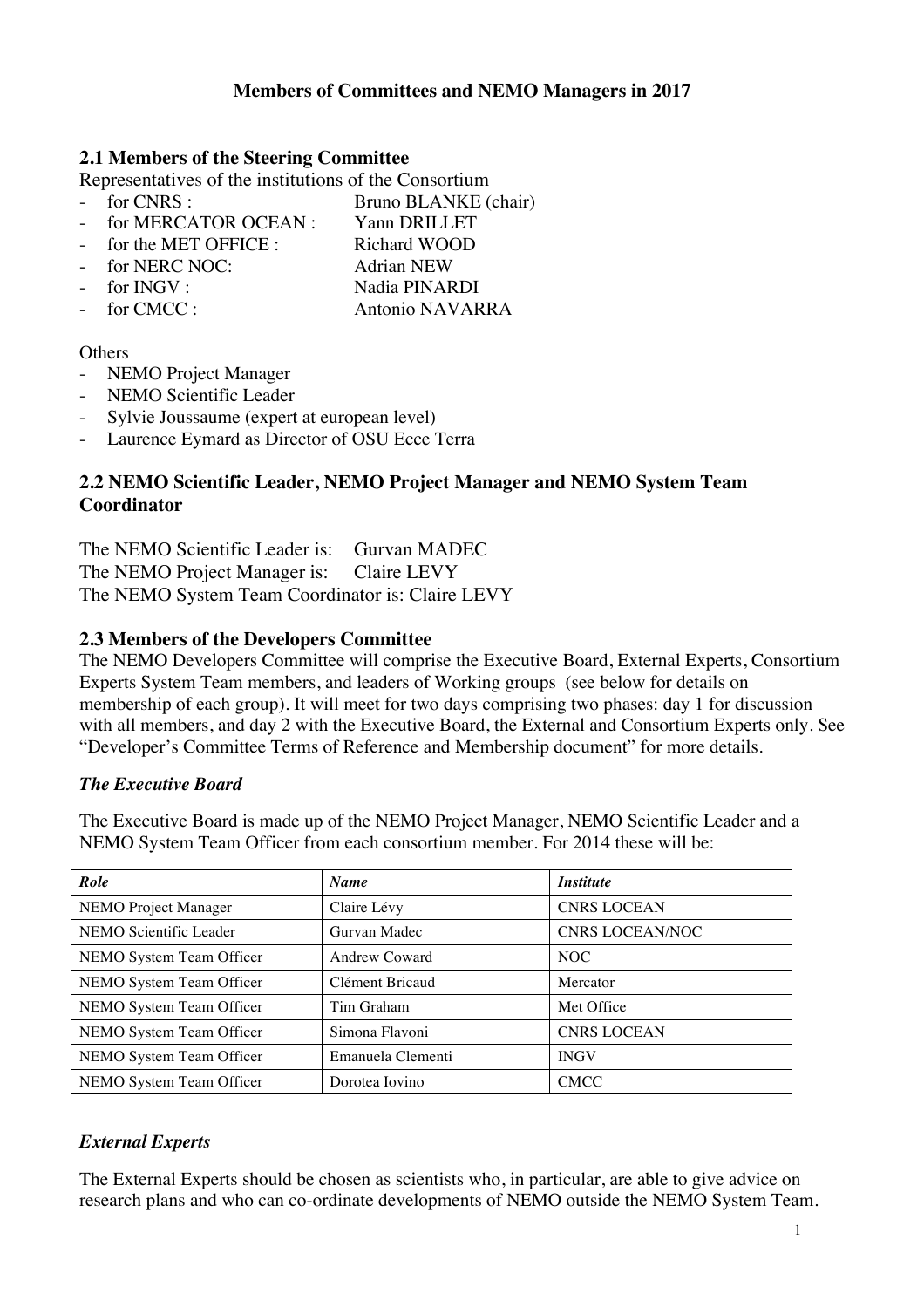The external experts have two roles, to provide expert advice and to represent the broader community in their expert area. It is important that they are able to make recommendations and give advice that represents the community at large, and it is expected that they will have consulted within their community regarding the priority of activities for NEMO before the meeting. For 2011 the external experts will be:

| <b>Expert area</b>            | <b>Name</b>                                     | <i><b>Institute</b></i> |
|-------------------------------|-------------------------------------------------|-------------------------|
| Ocean dynamics                | David Marshall                                  | Univ Oxford             |
| Sea-ice                       | Ed Blockley                                     | Met-Office              |
| Biogeochemistry               | Olivier Aumont                                  | <b>LOCEAN France</b>    |
| Regional modelling            | Frédéric Dupont                                 | DFO-MPO Canada          |
|                               | Paolo Oddo                                      | <b>CMRE</b> Italy       |
| Shelf modelling               | Joanna Staneva                                  | <b>HZG</b> Germany      |
| Assimilation                  | To be decided once TAM's future is<br>clarified |                         |
| High resolution configuration | Jean-Marc Molines                               | <b>CNRS</b> France      |
| Coupled models                | Laurent Brodeau                                 | <b>EC EARTH</b>         |

# *Consortium Experts*

Each consortium member can propose experts from their institute to complement the group (with a maximum of 2 per institute). These "consortium experts" are chosen to cover the different fields of expertise required by NEMO, and with the appropriate level of responsibility to enable decisions to be made.

| <b>Name</b>         | <i><b>Institute</b></i> |
|---------------------|-------------------------|
| Joel Hirschi        | NOC                     |
| George Nurser       | NOC                     |
| <b>Yann Drillet</b> | Mercator                |
| Helene Hewitt       | Met Office              |
| Mike Bell           | Met Office              |
| Julien Le Sommer    | <b>CNRS</b>             |
| Rachid Benshila     | <b>CNRS</b>             |
| Francesco Trotta    | <b>INGV</b>             |
| Pier Guiseppe Fogli | <b>CMCC</b>             |

# **2.4 Members of the NEMO System Team in 2017**

| Name                    | Institution                     | $\%$ | Position          |
|-------------------------|---------------------------------|------|-------------------|
| Simona Flavoni          | <b>CNRS LOCEAN-IPSL, Paris</b>  | 50   | Officer           |
| Christian Ethé          | <b>CNRS IPSL, Paris</b>         | 50   | $\cdots$          |
| Claire Lévy             | <b>CNRS LOCEAN-IPSL, Paris</b>  | 100  | Project manager   |
| Pierre-Antoine Bouttier | <b>CNRS LGGE-OSUG, Grenoble</b> | 50   | $\cdots$          |
| Nicolas Martin          | <b>CNRS LOCEAN-IPSL, Paris</b>  | 50   | $\cdots$          |
| Gurvan Madec            | <b>CNRS LOCEAN-IPSL, Paris</b>  | 30   | Scientific Leader |
| Clément Rousset         | <b>CNRS LOCEAN-IPSL, Paris</b>  | 50   | $\cdots$          |
| Martin Vancoppenolle    | <b>CNRS LOCEAN-IPSL, Paris</b>  | 20   | $\cdots$          |